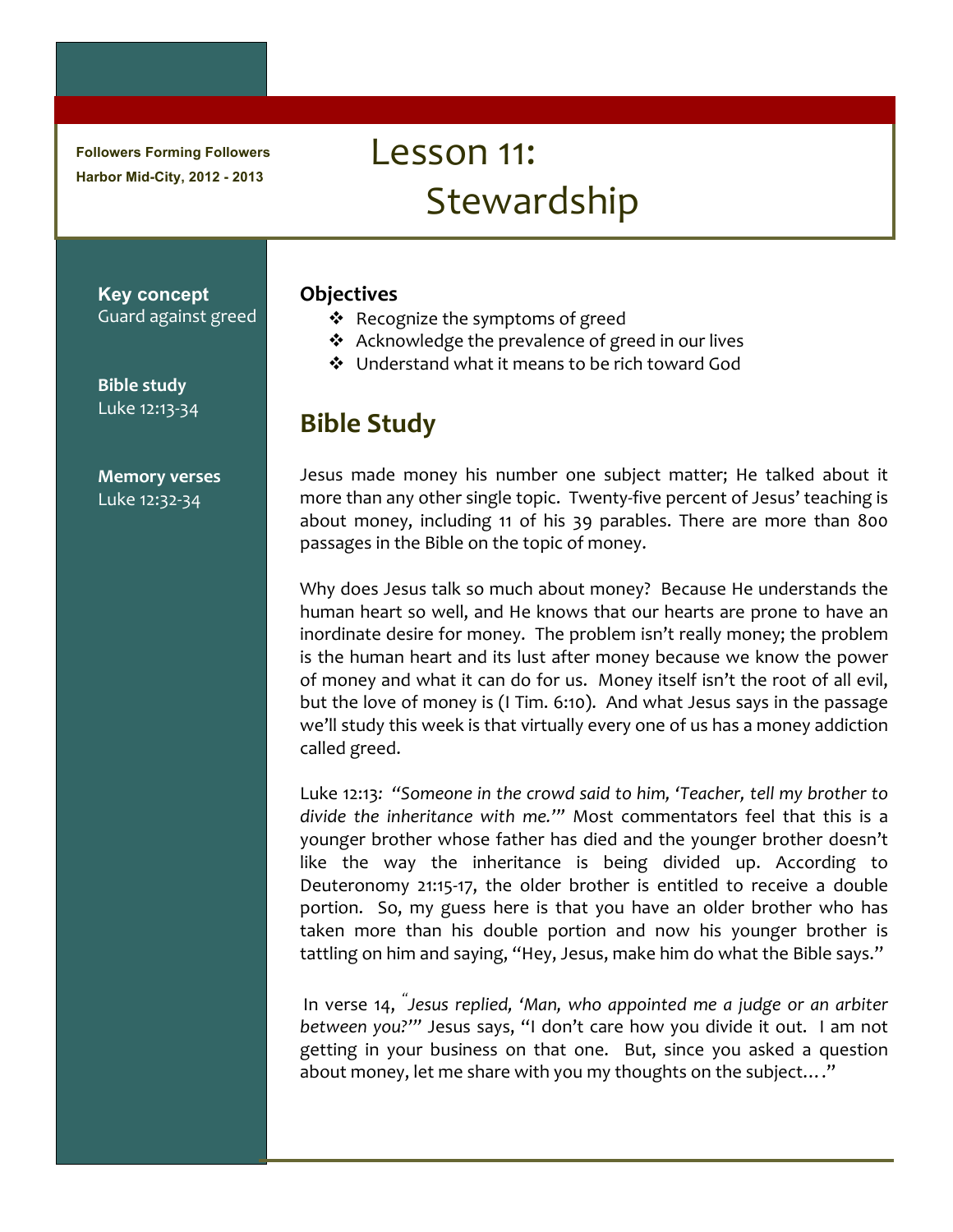#### **NOTES**

Then he said to them, "Watch out! Be on your guard against all kinds of *greed; a man's life does not consist in the abundance of his possessions"*  (Luke 12:15). Do you hear Jesus on this one? "Watch out!" Jesus screams this. Maybe even waves his arms. "Watch out!" He says to watch out for all kinds of greed because greed hides; it masquerades in a multitude of forms. And I'm sure the people thought, "Whatever, Jesus. Greed's not a problem for me." Because, after all, who thinks they are greedy?

Why is that? Why is it that none of us think we have the money addiction called greed. One central reason in America is because we all know someone who, in our minds, is greedy and we compare ourselves to them. We all know someone who makes a little more money than we do and has a little more stuff—and they are greedy. You have a flip phone, but the greedy person you know has an iPhone. You have an old school curved screen television, but the greedy person you know has a flat screen. You ride the bus, but the greedy person you know has a car.

Greed hides from us because we all know someone who has just a little more than we do, and they are our standard. If you make \$30,000 per year, you know someone who makes \$50,000. If you make \$50,000, you know someone who makes  $$75,000$ , and on up the ladder we go. And so the rich guy in the Bible is always someone out there, the guy making a little more, the guy with a little more stuff, not us.

But here are the facts. We live in the wealthiest nation in the history of the world, blind to our greed, because we're not rich, someone else is. We're not greedy, someone else is. Do you know that 864 million people in the world have no clean water; 3.5 million people die from water-related illnesses a year; every 20 seconds a child dies from a water-related disease. Over 3 billion people live on less than \$2.50 a day; 22,000 children die every day due to poverty, and yet we aren't rich. Why? Because we all know someone who is rich in our minds, and it isn't us.

Here, at Mid-City, we might be in more danger of this than almost any other American church. Because, if we compare ourselves to other churches in America, then we would end up on the poorer end of the insanely rich American church. And Jesus says to us, "Watch out. Be on your guard against all kinds of greed. It is everywhere." And this stands to reason: if greed had infected every part of Ancient Near Eastern culture in the first century, then I think it is safe to assume the same is true of American culture.

So, here is the first step I think Jesus wants us to take to unmask greed: to own it and admit it, much like you would at an Alcoholics Anonymous (AA) meeting. Our first exercise in our group discussion time will be greeting each other by saying, "Hello, my name is  $\qquad \qquad$ , and I am greedy." If we

Harbor Mid-City Followers Forming Followers p. 2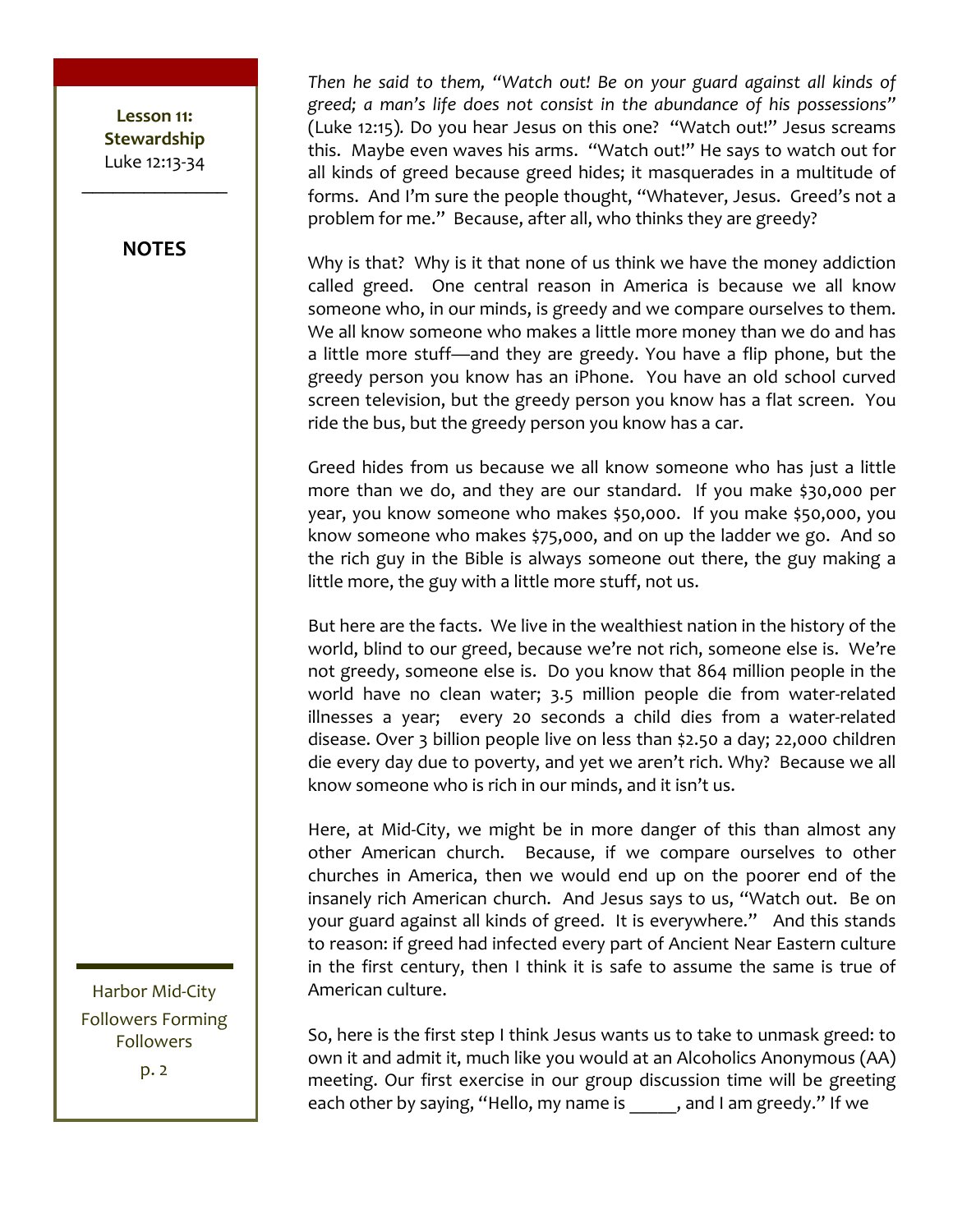**NOTES**

really want to be set free from the money addiction called greed that can rot our souls, then taking this first step of admitting that we have a problem is critical.

But, in case you aren't convinced, Jesus tells a parable that functions as a checklist to help us identify the symptoms of greed so that we can determine whether or not we're suffering from this money addiction.

**"And he told them this parable: 'The ground of a certain rich man yielded an** *abundant harvest.* He thought to himself, 'What shall I do? I have no place to *store* my crops.' Then he said, 'This is what I'll do. I will tear down my barns and build bigger ones, and there I will store my surplus grain. And I'll say to *myself, 'You have plenty of grain laid up for many years. Take life easy; eat, drink and be merry.'* But God said to him, 'You fool! This very night your life will be demanded from you. Then who will get what you have prepared for *yourself?'* This is how it will be with whoever stores up things for themselves *but is not rich toward God"* (Luke 12:16-21).

1<sup>st</sup> Symptom of Greed: You are constantly increasing your lifestyle. The rich man in our parable constantly feels the need to increase his lifestyle, and so he builds bigger barns. Now, let's be clear: this isn't a prohibition on saving. Neither Jesus nor the Bible are against saving. In fact, the Bible promotes saving. Proverbs 21:20 says, "In the house of the wise are stores of choice food and oil, but a foolish man devours all he has." The fool is one who doesn't save anything. The issue here isn't saving, but rather greed, expressed in the form of using your money to increase your standard of living. 

The rich man evidently has a grain business that has done well. He has already filled his existing barns. Verse 19 says he has plenty laid up for many years, so he and his family are set. He has a fund for the kids to go to college, a retirement account, a vacation home, multiple cars. And what does he do? He decides to "eat, drink and be merry." His lifestyle just keeps creeping up and he blows it all on himself. And Jesus says he is a fool. So, the first checklist item to see if we have a greed problem: building bigger barns with our money to increase our lifestyles.

**2nd Symptom of Greed: Your giving isn't jaw-droppingly generous.** Think about the man who built the bigger barns. He could have said, "Everything I have is a gift from God. God has been so radically generous to me." But verse 19 tells us that God had already taken care of all his needs for the years to come and now he has this surplus, but with fists clenched, he can't....let......go.....of .....it.

God says to him, "You greedy fool" and in verse 21, He says, "you are storing up things for yourself but you aren't rich toward God." He couldn't be rich toward God and give radically and generously to the work of God

Harbor Mid-City Followers Forming Followers

p. 3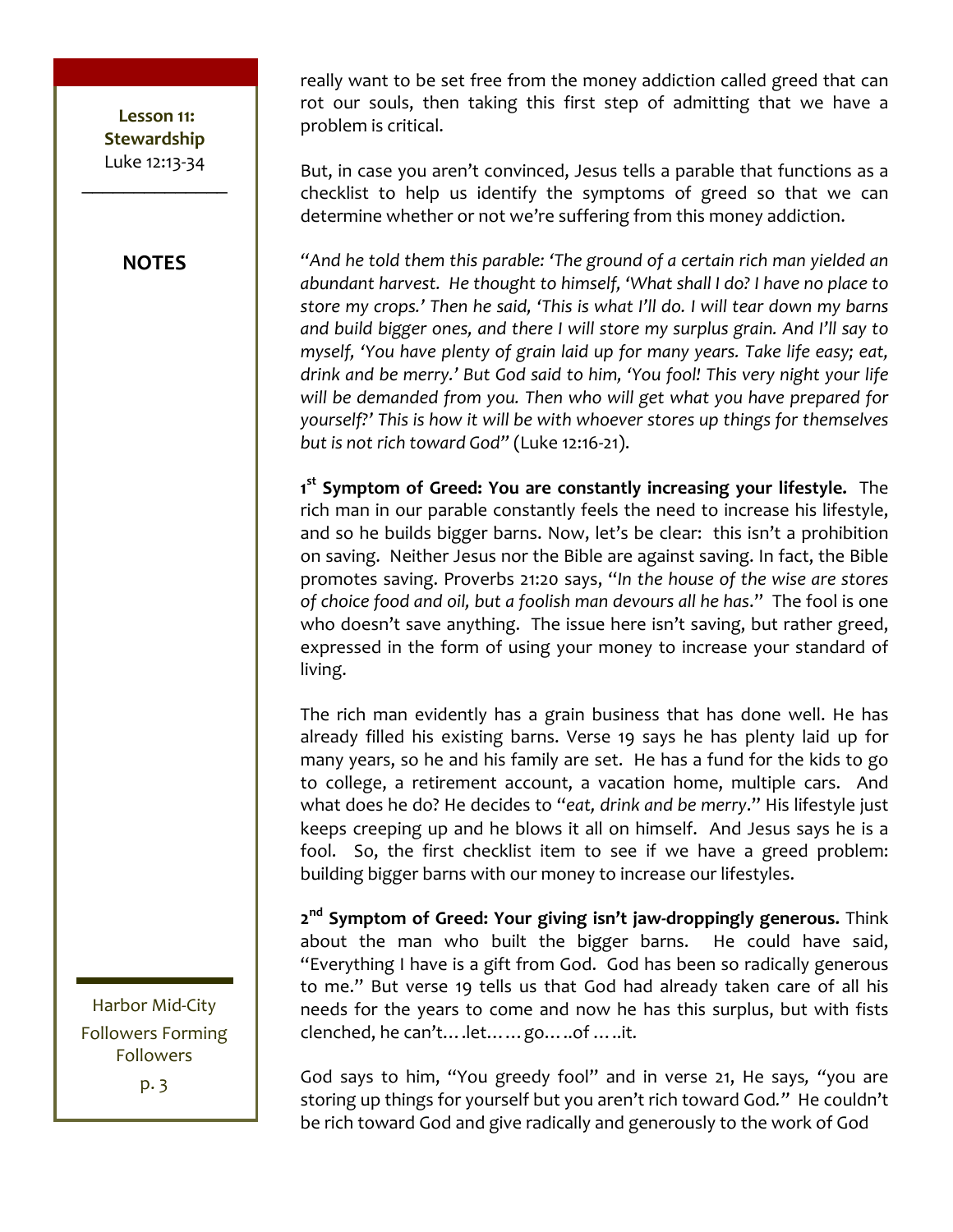**NOTES**

in the world; instead, he hoarded his riches. He was stingy. His life consisted of, as verse 15 said, the abundance of his possessions. Now, resist, for the moment, every fiber that is within you that is saying, "That is not me. My life doesn't consist in the abundance of my possessions. I am rich toward God."

Maybe. But think about how much you give away each year. For those of you who are followers of Jesus, God says to start with 10% off the top (before taxes). Now if you aren't a follower of Jesus, this doesn't apply to you. God doesn't want your money—He first wants your heart. And until your heart has been affected and changed by God, then you are under no obligation to give to this church or to the work of God in any way.

But, for followers of Jesus, the tithe is God's beginning point for generosity. He says, "This is your guideline. If you aren't giving 10%, then the little red greedy light on the dashboard is most likely on." Greed has forced you to make decisions that are keeping you from being radically rich toward God.

God gives us the tithe, the 10% mark, for our freedom. He doesn't want our money—He wants our hearts, but He knows that our wallets reveal the priorities of our hearts. And so He gives us this giving floor to help us evaluate whether or not we are giving our hearts completely to Him.

But, let's be honest. A tithe really isn't what is in view here in being rich toward God. What is in view is actually giving with such radical generosity that our lifestyle is affected. Look down at verse 33: "Sell your possessions and give to the poor. Provide purses for yourselves that will not wear out, a *treasure in heaven that will never fail, where no thief comes near and no* moth destroys." He doesn't say to sell all of your possessions. If you did, then you would be in poverty, something the Bible clearly doesn't celebrate. "The rich man's wealth is his strong city: the destruction of the *poor* is their poverty" (Proverbs 10:15). Or, listen to Proverbs 30:8, "give *me* neither poverty nor riches, but give me only my daily bread." The goal isn't wealth or poverty, but trusting in Jesus for everything we need.

But notice Jesus says, "Sell your possessions." Not all, but some. Back in the day of Jesus, possessions were things like houses, crops, and sheep. Possessions were your assets. People didn't have stocks and bonds or bank accounts. So, what Jesus is saying is this, "Don't just give from your income, but give out of your savings account. Consider downsizing your home and give away lots of that money. Sell off some chickens and goats." Here is the point: give in such a way that you decrease your net worth. That is radical generosity; that is being rich toward God.

Harbor Mid-City Followers Forming Followers

p. 4

We saw a case study of radical jaw-dropping generosity back in Luke 7, where Jesus was anointed by a prostitute. She used the vial of perfume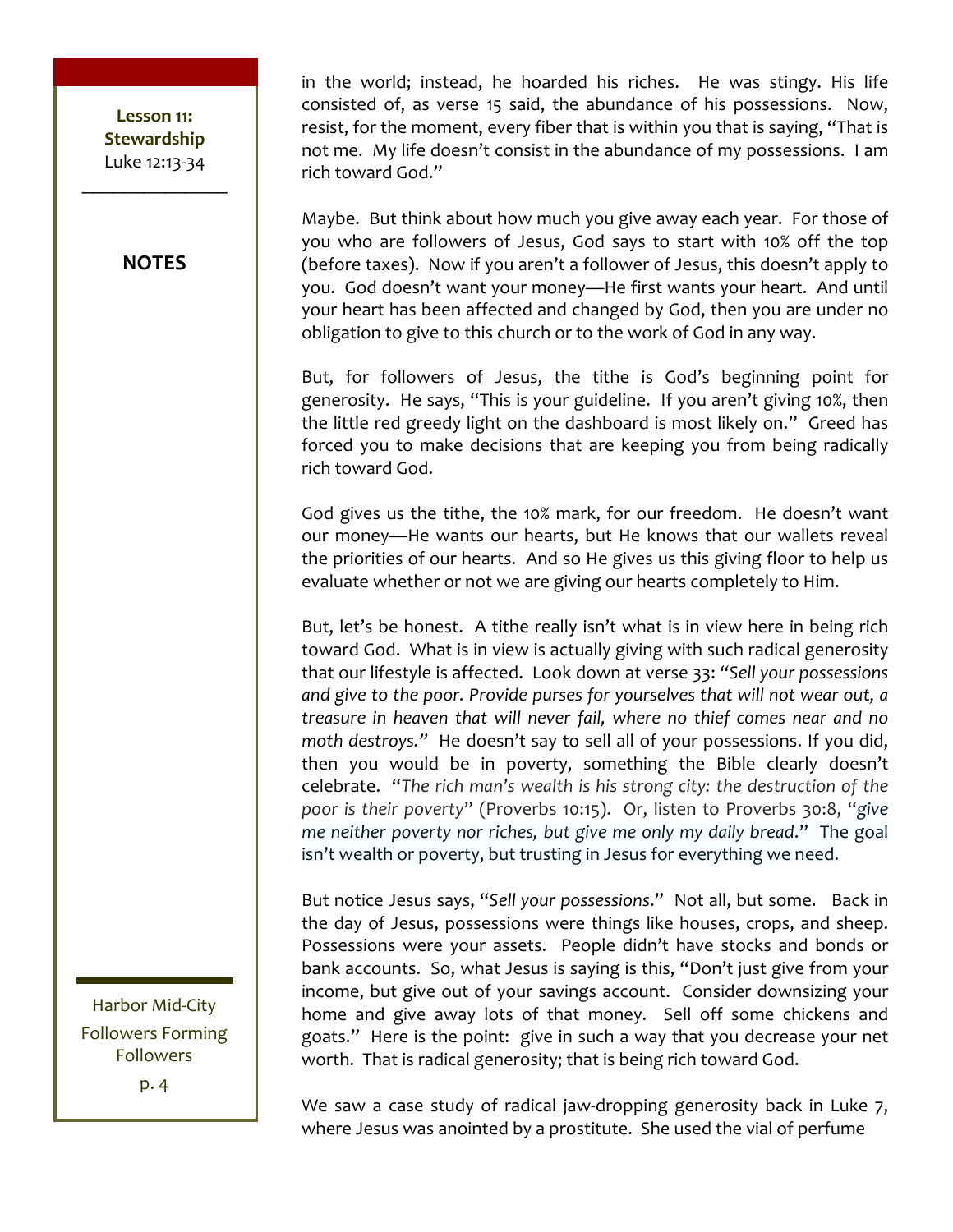**NOTES**

that was essential to her livelihood. She had no hope of attracting men in the sweat-stained, smelly desert climate if she herself didn't smell good. And, in jaw-dropping fashion, she smashed it and anointed her Savior's feet.

Being rich toward God requires us to give up things. To not do things that we otherwise would have done. That means we might be tithing (or giving more than a tithe) and still be greedy because being rich toward God means there is an element of sacrifice in our giving. For instance, maybe we could say, "I eliminated my Starbucks budget so I could give that away. I held a garage sale just so I could have a little extra money to be rich toward God. We cut our grocery bill by \$50 a month so we could give that away."

To be clear, Bradford and I are greedy. We're having hard conversations. Our spirit is willing, but our wallet is wanting. We could justify endlessly, but here is the bottom line: we need to live more sacrificially and that is what we're going to be striving towards in the days to come, and we're glad to move toward being rich toward God with all of you.

**3<sup>rd</sup> Symptom of Greed: Worry.** "Then Jesus said to his disciples: 'Therefore I tell you, do not worry about your life, what you will eat; or about your *body, what you will wear. For life is more than food, and the body more than clothes.* Consider the ravens: They do not sow or reap, they have no storeroom or barn; yet God feeds them. And how much more valuable you *are than birds!* Who of you by worrying can add a single hour to your life? Since you cannot do this very little thing, why do you worry about the rest?" (Luke 12:22-26)

Ask yourself, "Do I find myself constantly worrying about my finances?" If so, then the greed light on the dashboard is blinking. Jesus says in verse 24 to consider the ravens; they don't have a storeroom and He takes care of them, and then a little bit later he references the lilies. How much more will He take care of you if He clothes the lilies and feeds the ravens. God loves us more than chickens and sparrows and ravens and crows because we're created in His image—He takes care of them and He will do the same for us. So we can relax.

Some of us wake up at night stressing over money. And you might be facing legitimately difficult times—foreclosure, eviction, you might be losing your job and you have no idea how you or your family are going to make it. Jesus says, "Relax. I take care of the ravens and I clothe the lilies, how much more you."

4<sup>th</sup> **Symptom of Greed: You over-work:** "And do not set your heart on what you will eat or drink; do not worry about it. For the pagan world runs after all such things, and your Father knows that you need them" (Luke 12:29-30). When we can't leave the office because we are a slave to our

Harbor Mid-City Followers Forming **Followers** p. 5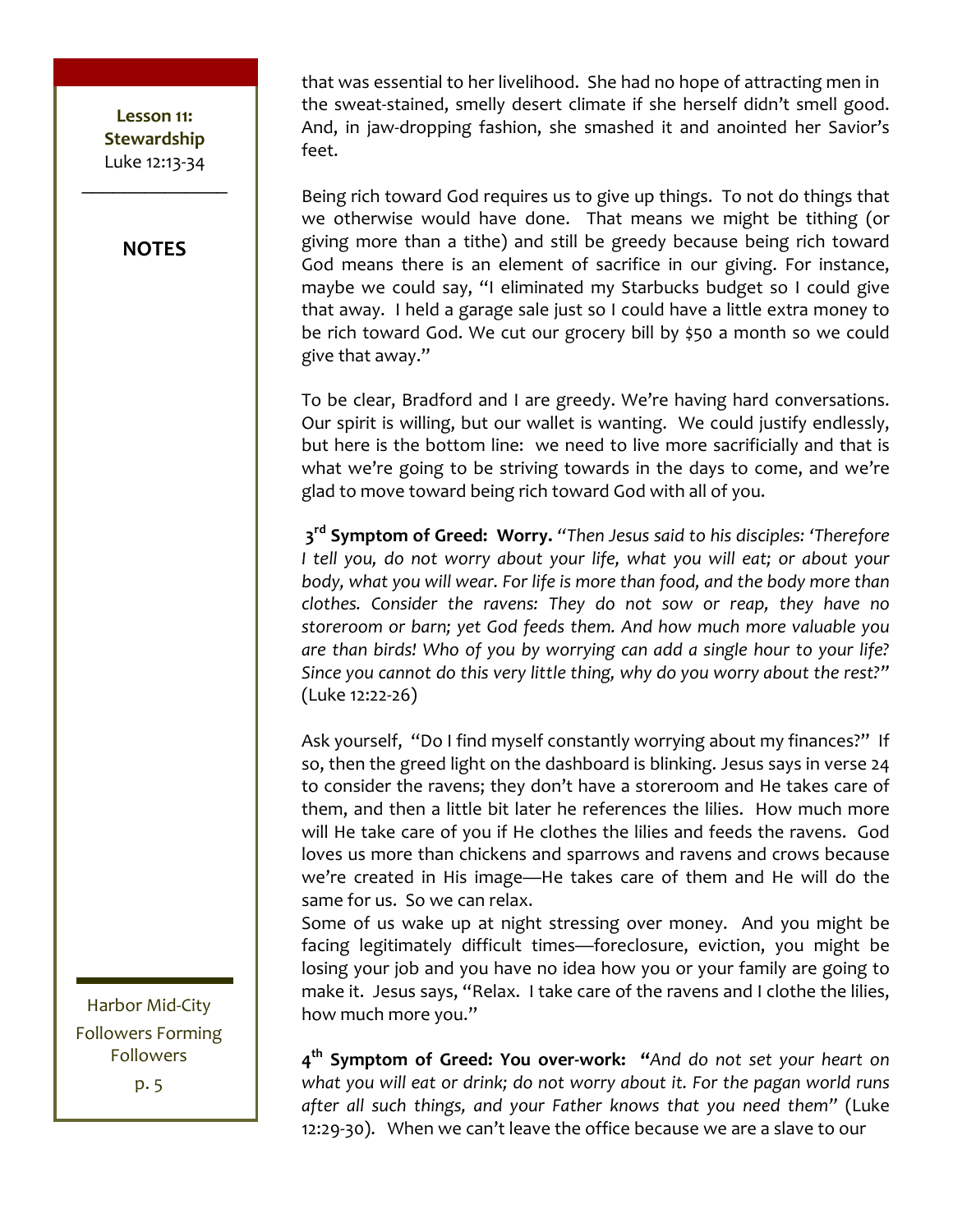#### **NOTES**

work, then greed might be a problem. In our mind, our earthly boss provides what we need, not our Heavenly Father, so we are his slave. We can't leave. We don't take a day off to rest. Our family gets slighted. When we're home, we're physically home but not mentally or spiritually home. We're stressed about work because we have to run after "such things." This is a good sign that the red blinking greed light on the dashboard of our lives is on.

Now, the remedy. What do we do about this money addiction called greed that we all suffer from. Jesus gives us four remedies to address the four symptoms.

**(1) Seek first His Kingdom this week:** "But seek his kingdom, and these *things* will be given to you as well" (Luke 12:31). So the first piece of advice Jesus gives us is exceedingly practical. Get going; start now. Seek first the kingdom right now and you'll get the rest. Get caught up in kingdom work and all the other things you were looking for will naturally follow.

One of our good friends put it this way. She said, "We have some friends who have faith, I think, but they just don't have a need for their faith. It sits on a shelf. They can control their life and their life is so comfortable. So their faith just sits on a shelf and is, well, stagnant." So do you know what she did? She challenged this couple to adopt. And she walked them through adoption. "You can do it. Here is why the two of you would be great adoptive parents. In fact, here is a child that I just happen to know who needs to be rescued." You don't know if the bungee cord will hold until you jump. Seek first the kingdom. Get started in some small or big way towards a radical, sacrificial life with your time, your talent, and your money.

**(2)** Realize what you have been given: the kingdom. "Do not be afraid, *little flock, for your Father has been pleased to give you the kingdom. Sell your possessions and give to the poor"* (Luke 12:32-33). Now what if these verses were reversed. Sell your possessions and give to the poor. If you do this, then you'll be my flock and I'll give you the kingdom. NO. It is the other way around. Little flock, your Daddy has been pleased to give you the kingdom. You're an heir. You're a child. You're royalty. It is all yours. Streams, rivers, money, cities, beach condos, fine wine, trips to see the Great Wall, front row seats at the Chargers games - it will all be yours one day. The whole kingdom is yours. So, what that means, I think, is that once we get our minds around this, we can live a little more sacrificially here. We'll have that Martin guitar one day, so we can do without it here. We'll sip wine at the top of the Eiffel Tower, so we can forego it now. Our Daddy has given us the kingdom. We didn't earn it; the kingdom came to us by grace, as a gift. And once we see how generous our Father is, then we can live with radical and sacrificial generosity.

Harbor Mid-City Followers Forming Followers p. 6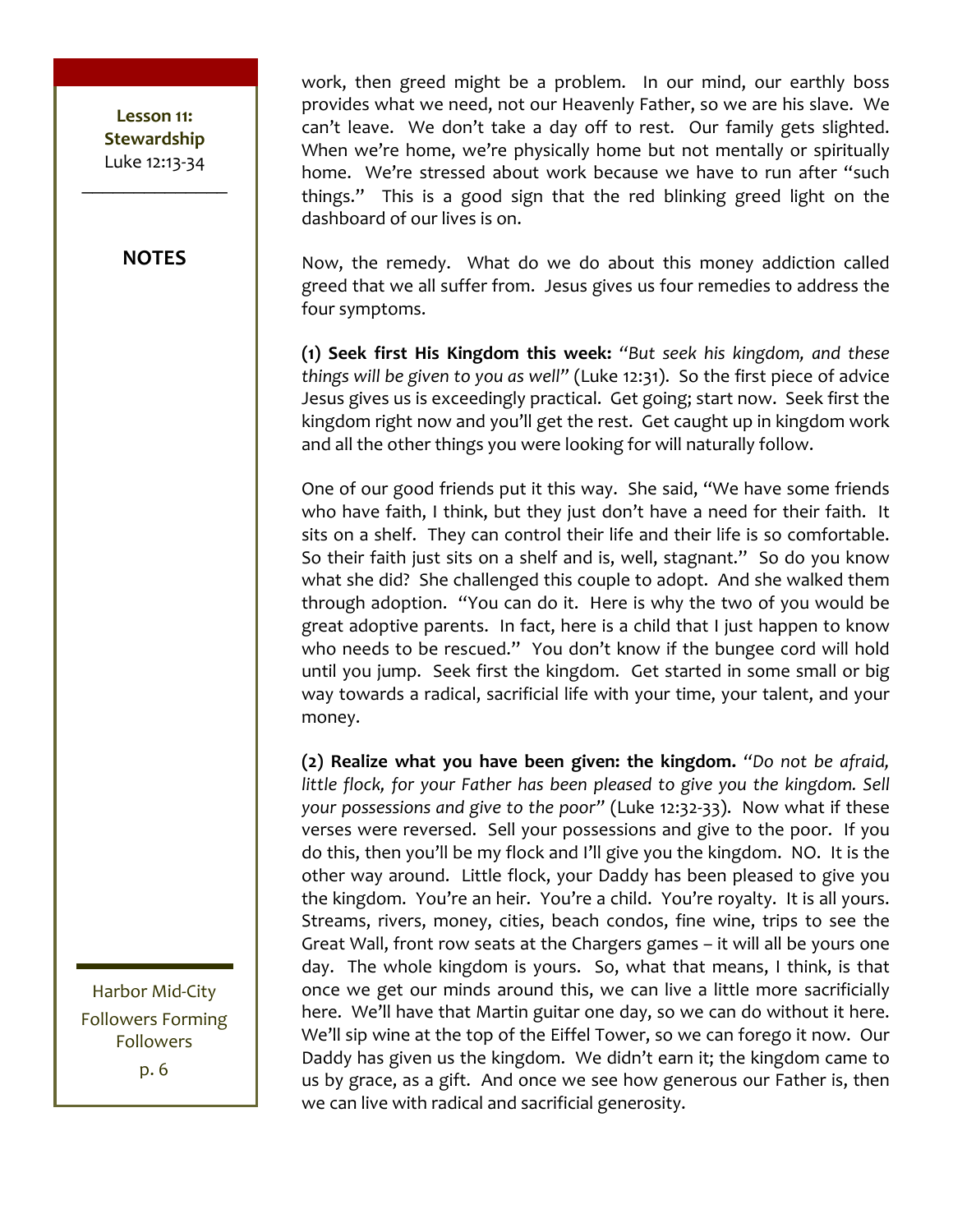#### **NOTES**

**(3)** Be part of a radically generous community. When we were talking to our friend who pushed her friend off the cliff of adoption, we all said, "Well, they better entrench themselves into a community of grace." This was before I had even read this text. But think about it. God says, "Little flock... your Father." A flock of sheep exists together with a shepherd. Children are together in a family. And family looks after family.

Think of the early church in Acts 2. They shared all their possessions. They gave radically to anyone in need so that there was no poor among them. The reason they could give so radically is because they knew going into it that if they gave radically and sacrificially then someone in their family would have their back. What kind of light could we shine to the watching world in our city if we really lived this way? I'm so proud of the way I have seen you caring for one another. Jesus, make this kind of radically generous community a reality here at Harbor Mid-City.

**(4) Treasure Jesus.** "For where your treasure is, there your heart will be also" (Luke 12:34). This is really the solution to greed: treasure Jesus. Your money flows like a river running downhill to that which you treasure. Think about it. If you love music, you spend lots of money on iTunes. Your iPod is loaded with songs you have purchased. That wasn't hard for you to do. If you love reading, it isn't hard to buy books. Your shelves and Kindle are loaded. Genesis 29 says, "Jacob worked for 7 years to get Rachel, but *they seemed like only a few days to him because of his love for her.*" Your money flows naturally to that which you treasure.

And here is the gospel. Hear this: Jesus Christ treasures you. Deuteronomy 14:2 says, "The Lord has chosen you to be his treasured possession." He treasured you so much that He gave radically and sacrificially. He dipped into his net worth and didn't just give some of His possessions, but He gave it all. On the cross, Jesus Christ held nothing back, not even His life. He treasured you that much. And when that gets a hold of you, when that catches fire in your heart, then you will just naturally begin to treasure the One who treasures you. And as you treasure Him, your money and talent and time will just start naturally flowing His way in radical, eye-popping proportions.

Harbor Mid-City Followers Forming Followers p. 7